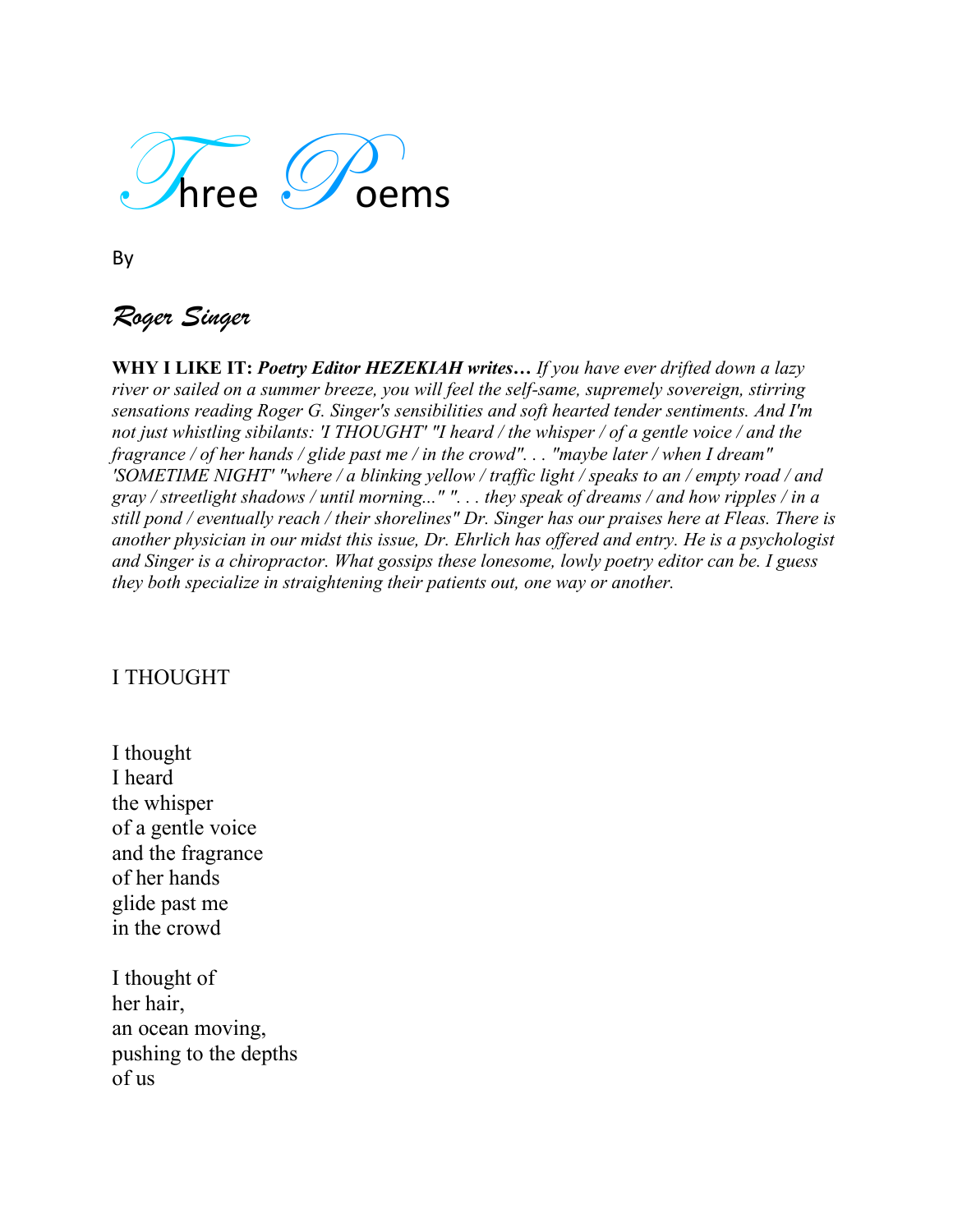I thought of saying something, but didn't

maybe later when I dream

## SOMETIME NIGHT

in the distance a passing train releases its name over a midnight village where a blinking yellow traffic light speaks to an empty road and gray streetlight shadows until morning, when evening breezes drift to a distant place, stirring laundry and flags

## I HAVE YOUR SHADOW

a curious passing breeze is blessed by her whispers